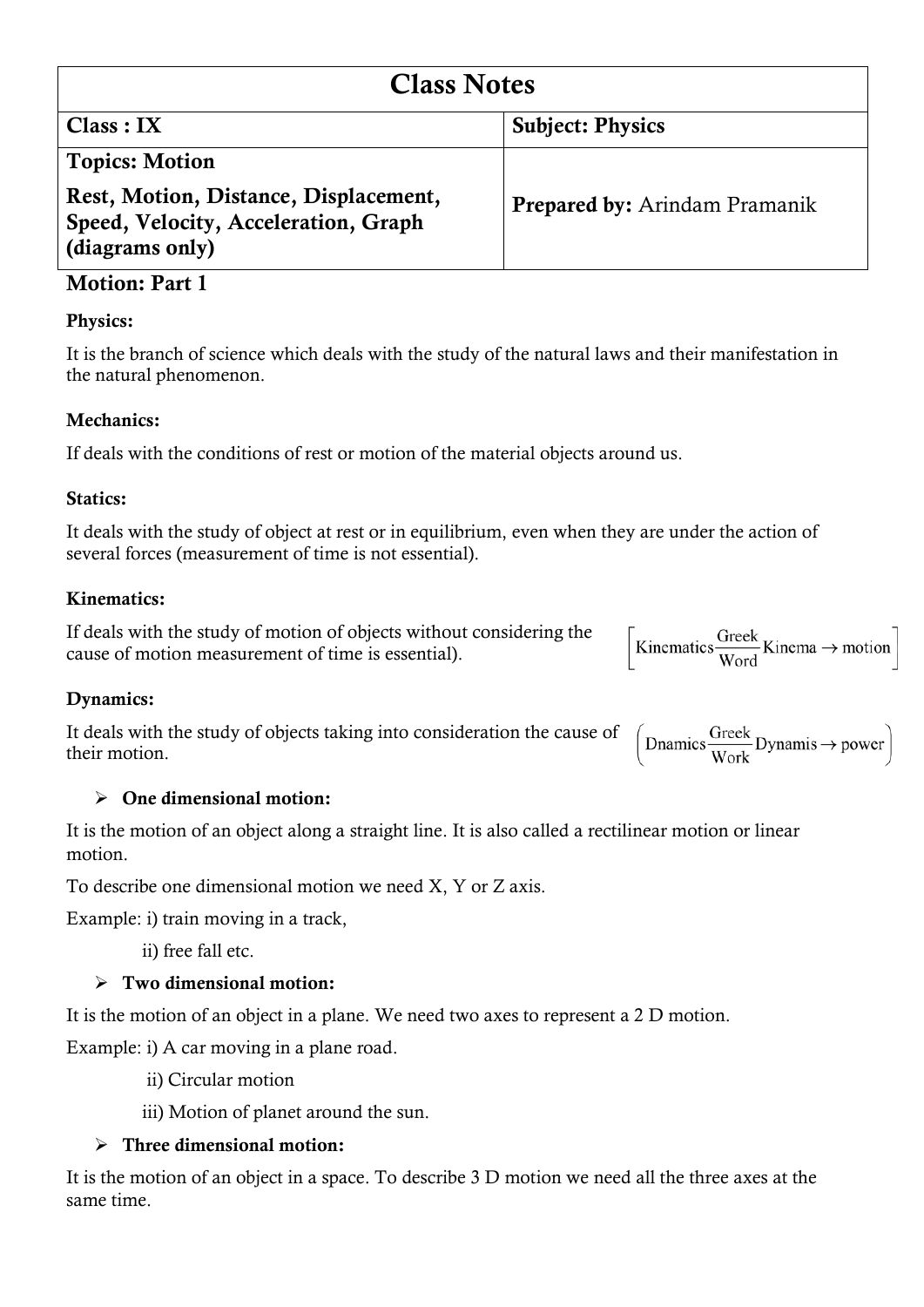Example: i) Motion of an aero plane

- ii) Motion of a bird
- iii) A flying kite etc.

### **Rest:**

When a body does not change its position with respect to time, then the body is said to be at rest.

### **Conclusion:**

- a) Time: Changes
- b) Position: Does not change

# **Example:**

A person is sitting in a chair for the last 5 min. Thus the person is at rest for the last 5 min.

# **Motion:**

When a body changes its position with time, the body is said to be in motion.

### **Conclusion:**

- a) Time: Changes
- b) Position: Changes

### **Example:**

A car is moving for the last 5 min.

### **Reference Point:**

To describe the position of an object we need to specify a reference point which is called the origin.

**Direction:** In addition to the reference point, a direction is also required to locate the position of an object precisely.

# **Example:**

"Rohit's home is 1 km north to the railway station."

Here, railway station is the reference point, and 1 km north is direction.

Generally, any popular place like school, bank, shopping mall etc. are chosen as reference point.

# **Types of Motion:**

# **Linear Motion**

In linear motion, the particles move from one point to another in either a straight line or a curved path. The linear motion depending on the path of motion is further divided as follows

- Rectilinear Motion The path of the motion is a straight line.
- Curvilinear Motion The path of the motion is curved.

A few examples of linear motion are the motion of the train, football, the motion of a car on the road, etc.

# **Rotatory Motion**